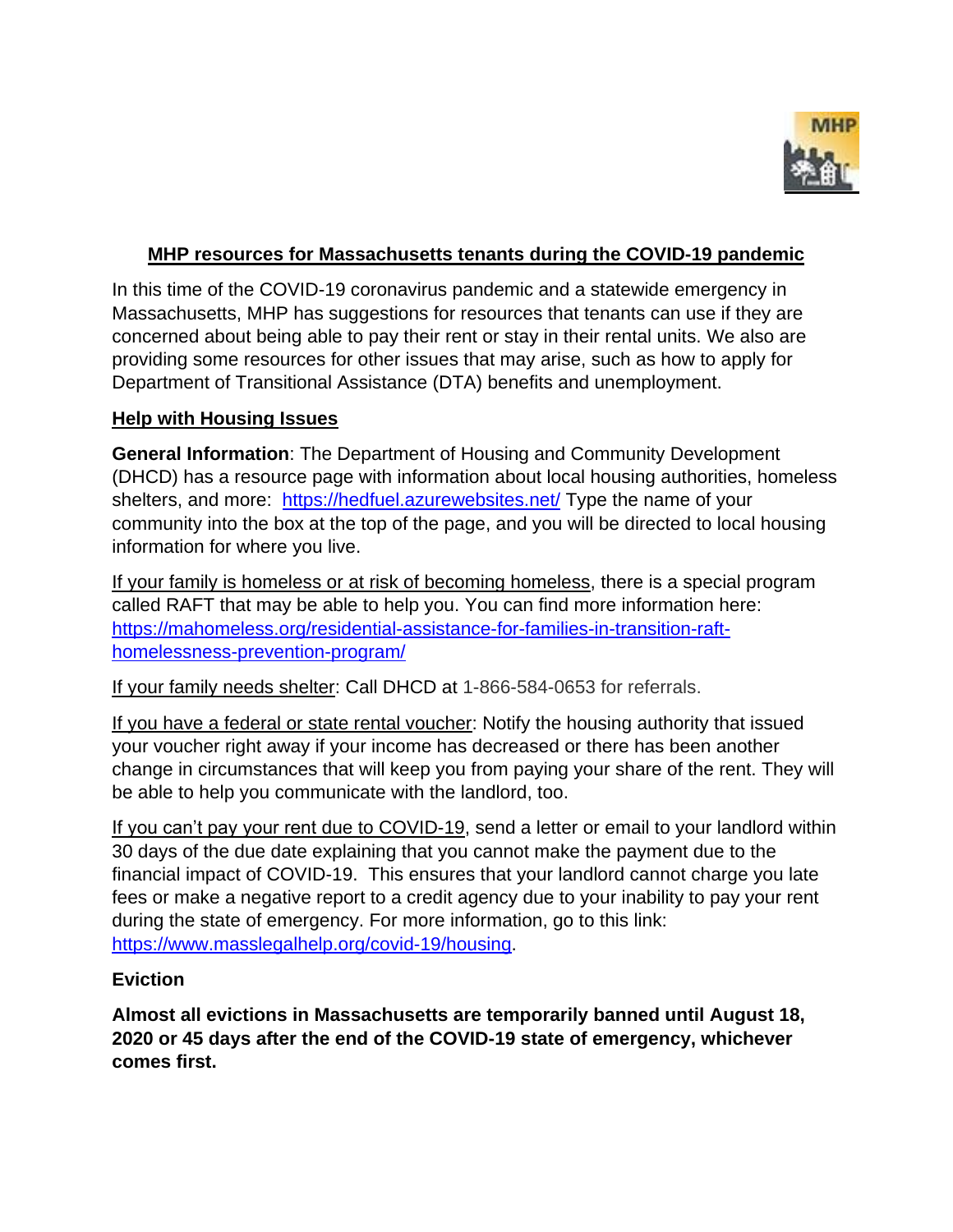Even though evictions are temporarily banned, your rent is still due on the usual dates. After the emergency you can still be evicted if your rent is unpaid and you have not made payment arrangements with your landlord. If you are unable to pay your rent, seek assistance now and reach out early to your landlord to discuss potential payment plans or accommodations. Here is an article with some helpful suggestions about dealing with your landlord: [https://www.cnbc.com/2020/04/03/what-to-do-if-you-cant](https://www.cnbc.com/2020/04/03/what-to-do-if-you-cant-pay-rent-because-of-the-coronavirus-pandemic.html)[pay-rent-because-of-the-coronavirus-pandemic.html](https://www.cnbc.com/2020/04/03/what-to-do-if-you-cant-pay-rent-because-of-the-coronavirus-pandemic.html)

If you are dealing with an eviction that was already in progress, here is a good source of legal information about when cases can proceed in housing court: [https://www.masslegalhelp.org/covid-19/eviction-court-updates.](https://www.masslegalhelp.org/covid-19/eviction-court-updates) They also have information about how to find a lawyer if you think you need one.

If your landlord is threatening to lock you out or evict you, or is turning off the utilities in your unit, you can find information here [https://www.masslegalhelp.org/health-mental](https://www.masslegalhelp.org/health-mental-health/covid-19-illegal-eviction)[health/covid-19-illegal-eviction](https://www.masslegalhelp.org/health-mental-health/covid-19-illegal-eviction) about your rights and how to get legal help.

You might also contact City Life/Vida Urbana, which is a tenant advocacy group. Ask them if they can help you or give you a referral. English (617) 934-5006 Español (617) 397-3773.

## **Domestic Violence (Abuse)**

If you think you may need a lawyer or need other legal information, such as how to get an emergency restraining order because you are experiencing domestic violence (abuse), there is information at the Mass Legal Help website: <https://www.masslegalhelp.org/domestic-violence/covid-19/209A-258E>

You can call the National Domestic Violence Hotline 24 hours a day, 7 days a week at 800-799-7233. If you cannot safely make a phone call, you can go to this website: <https://www.thehotline.org/> or you can text LOVEIS to 22522.

## **Food**

If you are having trouble feeding yourself or your family, you can apply for SNAP benefits (food stamps) online or over the phone. Here is more information about what to do:<https://www.masslegalhelp.org/health-mental-health/covid19-snap>

To find food pantry programs in your area, call Project Bread's FoodSource Hotline: 800-645-8333.

You can also go to the Greater Boston Food Bank website, where you can type in the name of your town/city or your zip code to obtain information about food help where you live: <https://www.gbfb.org/need-food/>

If you have school-age children, the public schools in many cities and towns are providing food for children. You can use this resource even if your children were not eligible for free or reduced lunch during the regular school year. Check the website of